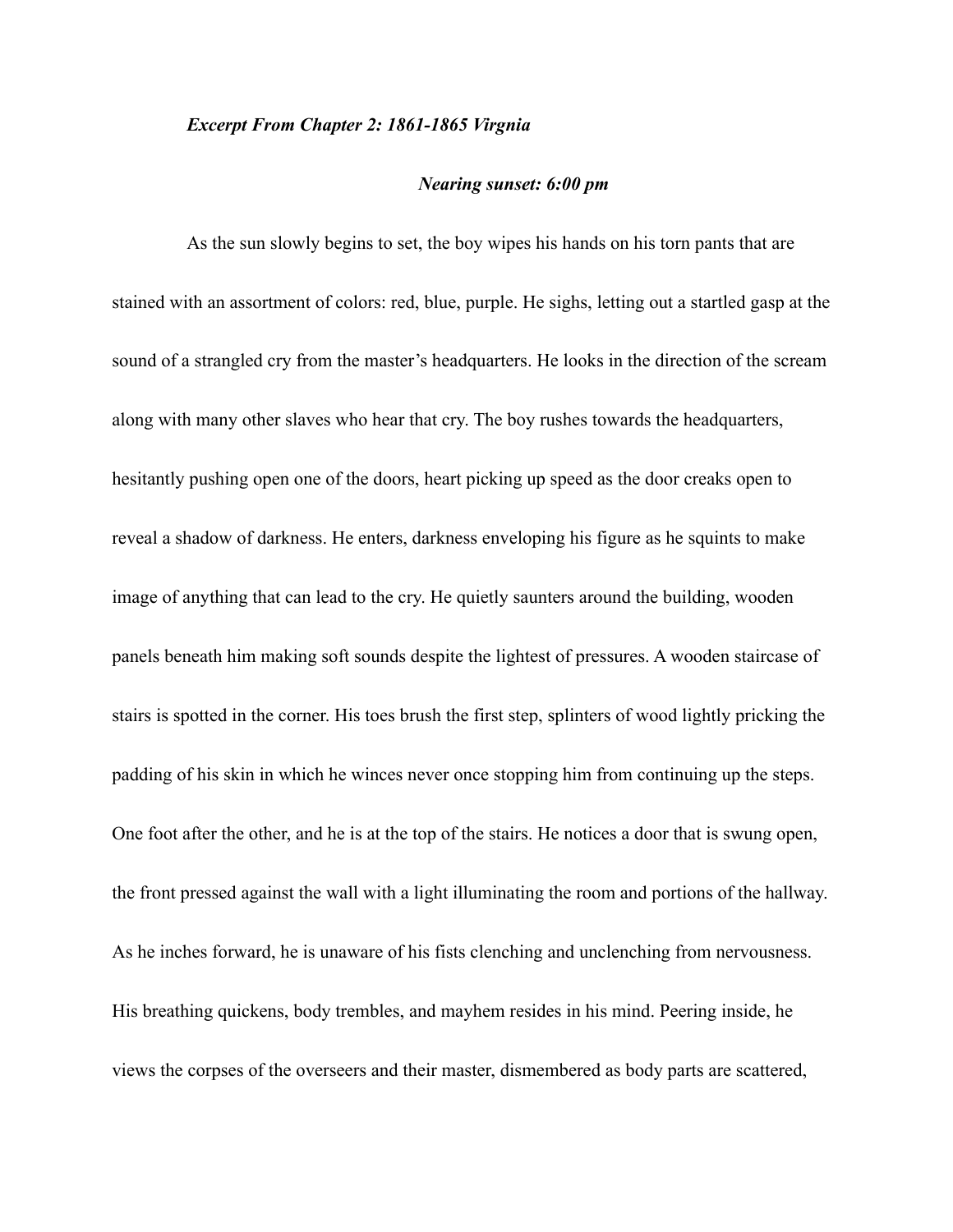forming a shape. Blood continues to pool beneath their bodies, wooden floors stained red as strips of red collect in between the cracks of the floorboards. They are arranged in the shape of the *Sigil of Baphomet*, a satanic symbol that forever engraves itself into the boy's mind.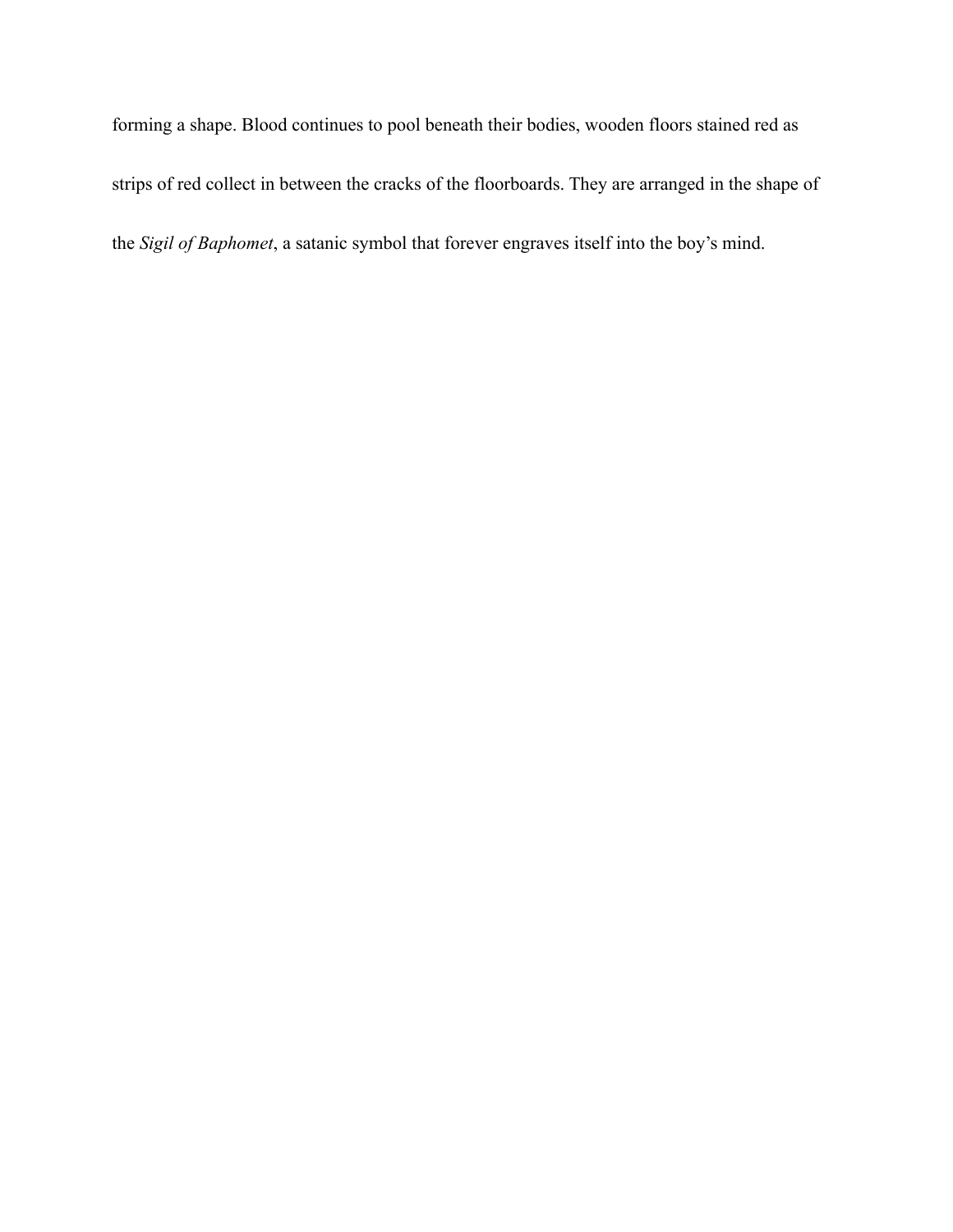## *Excerpt From Chapter 4:*

 It is 7 am in New York City, 4 am in Los Angeles, California. New York City is alive and awake despite the earliness of the day. People are roaming the streets, calling for taxis to take them to their early morning shifts. It is just a normal day of constant traffic, and heavy bustling just to get from one part of the city to another. People shove past one another, pushing through small crowds of others trying to get to their destinations, unaware of their phones and every other technological device experiencing slight static with every minute that passes by on the clock. A young woman is standing on a corner, her phone in hand as she listens to music while waiting for her ride. Her music pauses for a second before starting back up on its own. She furrows her brows in confusion as her song hits a sharp pause every few seconds.

 "Um…" she softly mumbles, restarting the app in hopes it is just an issue with the application. The process repeats once again. *Play, pause, play, pause...*she fumbles with the application, frustration building as her music refuses to play. As her fingers continue to hit random buttons, an image in the form of a note flashes across the screen for a few moments. It is bright. Almost blinding. "What the hell?" she asks as her phone flashes once more, eyes squinting at the blaring light that radiates from the small screen, and once her eyes focus on the image on the screen, her eyes widen as she feels compelled to read it aloud to herself. She does